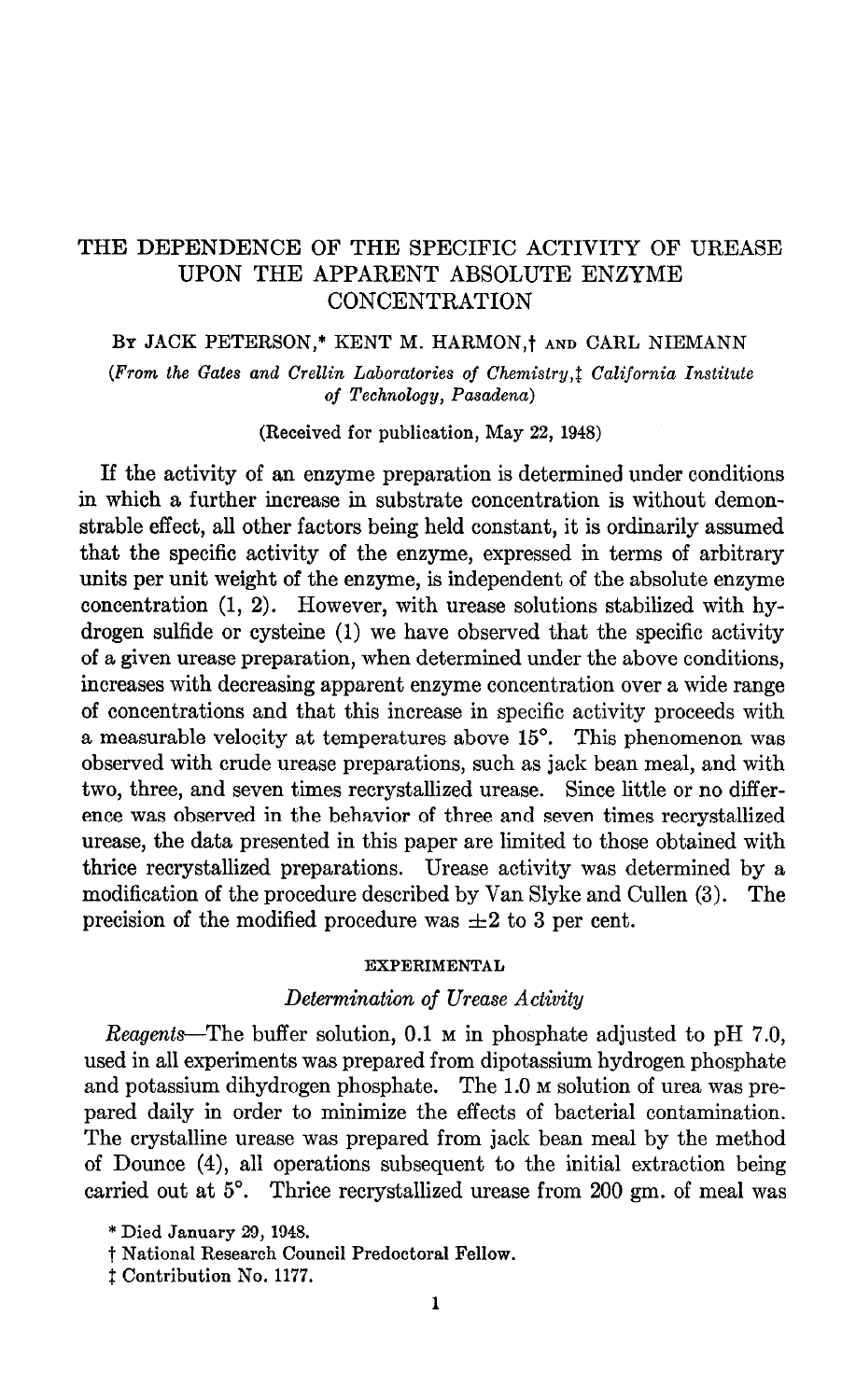dissolved in 3 to 5 ml. of water, 1 per cent saturated with hydrogen sulfide, and this stock solution kept at  $5^{\circ}$  prior to its use. Hydrogen sulfide solutions were prepared daily by appropriate dilution of a solution saturated at 0". Redistilled water was used in all cases.

Procedure–Clean  $18 \times 150$  mm. reaction tubes were charged with 2.0 ml. of buffer solution and 1.0 ml. of 1.0 m urea solution (or standard ammonium sulfate solution containing 100  $\gamma$  of ammonia nitrogen per ml.) and placed in a constant temperature bath at either 25" or 15". When thermal equilibrium had been attained, the enzyme solution was added (usually 1.00 or 0.79 ml.) and the time noted. After the desired time interval had elapsed (usually 2 minutes), 0.5 ml. of 1.0 M sulfuric acid was added to each of the tubes; the latter were shaken and placed in an ice bath. Exactly 10 ml. of 0.01 M sulfuric acid were placed in each  $18 \times 150$  mm. absorption tube and the tubes fitted with rubber stoppers, each bearing a 4 mm. glass inlet tube and a capillary type critical orifice designed to permit an air flow of 300 to 400 ml. per minute. To each of the reaction tubes in the ice bath were added 3 to 4 gm. of anhydrous potassium carbonate, and the tubes were fitted with rubber stoppers, each bearing a 4 mm. inlet tube as well as a 4 mm. U-tube serving to connect the reaction tube with the absorption tube. Each reaction tube was connected to an absorption tube with a short length of rubber tubing and placed in a 55<sup>°</sup> bath, the inlet and outlet tubes connected to manifolds, and the aeration started. After 20 minutes each reaction tube was disconnected and shaken so as to wash down the sides of the tube with carbonate solution. After this process, the tubes were reconnected and allowed to aerate for a second period of 20 minutes, when the washing process was repeated. After a final 20 minutes aeration the absorption tubes were disconnected and placed in an ice bath. To the chilled contents of each of the absorption tubes was added 1.0 ml. of Nessler's reagent (5), the tubes were removed from the ice bath, and after 10 minutes the intensity of the color measured in a Klett colorimeter. With the apparatus at our disposal it was possible to run eleven determinations simultaneously and in every such series two or more determinations were blanks in which either the urea solution or the urease solution was replaced by an equal volume of water or standard ammonium sulfate solution. For precise results such blank determinations were found to be necessary. The conversion of calorimeter readings to micromoles of ammonia was based upon a series of determinations of the ammonia recoverable in the range of 10 to 200  $\gamma$  of ammonia nitrogen from a standard solution of ammonium sulfate. The specific activity was calculated from the relation specific activity =  $10x/ta$ , where x = the number of micromoles of ammonia liberated,  $t =$  the time in minutes during which hydrolysis occurred, and  $a =$  the micrograms of protein nitrogen present in the solution.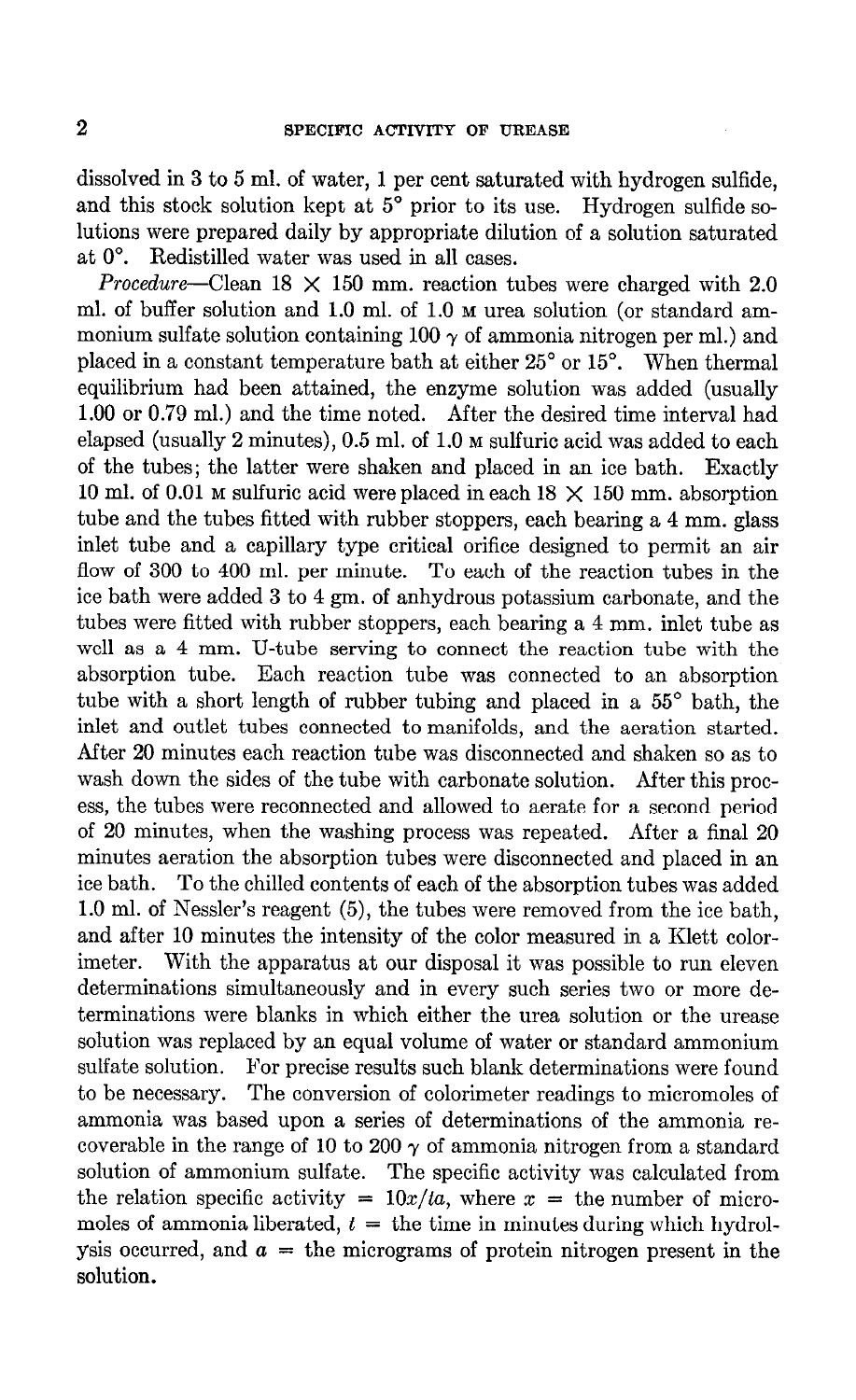# Dilution Experiments

Procedure-Relatively concentrated solutions of thrice recrystallized urease in water 1 per cent saturated with hydrogen sulfide, i.e., containing 300 to 1500  $\gamma$  of protein nitrogen per ml., were diluted with solutions of hydrogen sulfide or cysteine previously adjusted to pH 7.2 to 7.5 by the addition of anhydrous potassium carbonate.' The specific activity of urease in these solutions was then determined as a function of time, zero time being taken as the time of mixing. In those experiments in which a stepwise dilution technique was employed the solutions were allowed to stand at  $25^{\circ}$  for 2 hours after the initial dilution. A 1:10:6000 stepwise dilution is defined as an initial 1: 10 dilution which has subsequently been diluted to effect a final over-all dilution of 1:6000. The data obtained in these experiments are given in Tables I to III.

# Determination of Michaelis Constants

Procedure-The kinetics of the hydrolysis of urea by thrice recrystallized urease were studied at 25° and pH 7.0. The activity of the urease solutions was determined as described previously and the rate of determinations were made at nine different urea concentrations; i.e., 0.004, 0.005, 0.006, 0.007, 0.008, 0.010, 0.015, 0.025, and 0.250 M urea. The data so obtained were found to obey the Michaelis-Menten equation,  $v$  $VS/(Km + S)$ , where  $v =$  the rate of hydrolysis at a urea concentration S and  $V =$  the maximum or limiting rate of hydrolysis over the concentration range of substrate studied. In practice it was found convenient to follow the suggestion of Lineweaver and Burke (6) and to transform the original Michaelis equation into its linear form  $1/v = Km/VS + 1/V$  for evaluation of the data. It should be noted that the concentration of urea corresponding to a given rate was always taken as the average urea concentration obtaining during the determination of that rate.

## DISCUSSION

The dependence of the specific activity of urease upon the apparent enzyme concentration in systems containing hydrogen sulfide was first observed when relatively concentrated solutions of urease in water containing hydrogen sulfide were diluted approximately a thousand fold with the same solvent.<sup>2</sup> It was further observed<sup>2</sup> that in the absence of hydrogen sulfide rapid inactivation of the urease occurred and that the effect observed with solutions containing hydrogen sulfide could be obviated by the presence of silver ion. In earlier experiments it was not appreciated that urease is

<sup>1</sup> The pH of water 1 to 10 per cent saturated with hydrogen sulfide was found to vary between 5.5 and 4.5.

\* Unpublished experiments of the authors.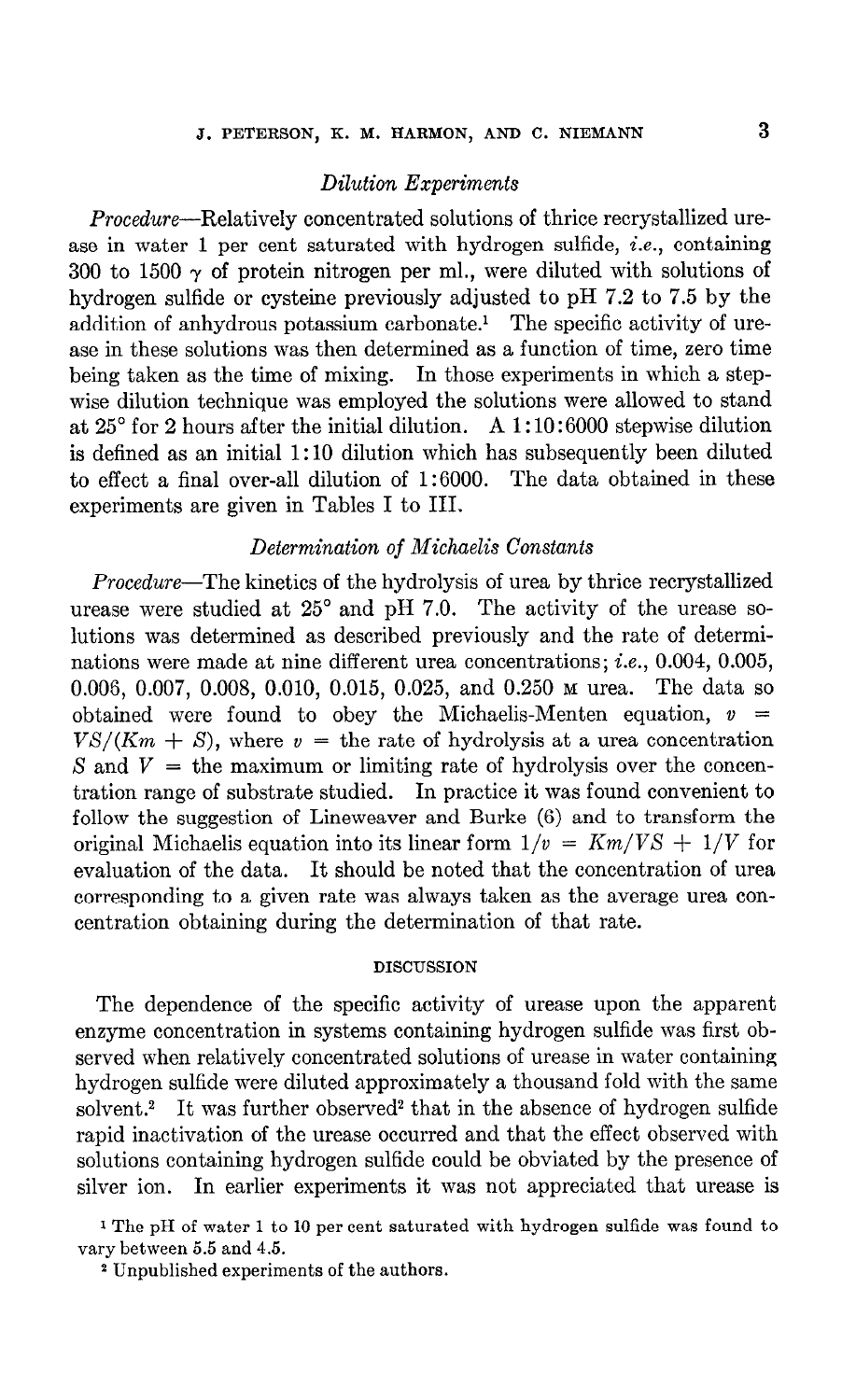slowly inactivated at pH 4.5 to 5.5 in solutions containing hydrogen sulfide. However, it was found that this inactivation could be minimized or suppressed by maintaining the systems at approximately pH 7 at all times.

The data presented in Columns 2 and 3 of Table I are typical of those observed when relatively concentrated solutions of urease are diluted at 25" and pH 7 with water containing hydrogen sulfide and the specific activity of the urease in these solutions determined as a function of time, with zero time as the time of mixing. The initial values are not particularly accurate, since the actual determination of urease activity requires a minimum of 2 minutes if precise results are to be obtained. Nevertheless the data

| 78<br><b>ABLE</b> |  |
|-------------------|--|
|                   |  |

Dilution of Urease Solutions with Water 1 Per Cent Saturated with Hydrogen Sulfide at  $25^{\circ}$  and pH 7.2 to 7.5\* -

|                        | Specific activity at 25°, pH 7.01 |               |                     |               |                      |               |  |
|------------------------|-----------------------------------|---------------|---------------------|---------------|----------------------|---------------|--|
| Time after<br>dilution | 1:6000 dilution                   |               | $1:4:6000$ dilution |               | $1:10:6000$ dilution |               |  |
|                        | Experiment I                      | Experiment II | Experiment I        | Experiment II | Experiment I         | Experiment II |  |
| (1)                    | (2)                               | (3)           | (4)                 | (5)           | (6)                  | (7)           |  |
| min.                   |                                   |               |                     |               |                      |               |  |
| 2                      | 136                               | 131           | 138 <sup>t</sup>    | 146 t         | 156                  | 148           |  |
| 10                     | 141                               | 134 t         | 145                 | 151           | 161                  | 153           |  |
| 30                     | 149                               | 139           | 1561                | 154           | 168                  | 154           |  |
| 70                     | 169                               | 163           | 186                 | 170f          | 181                  | 163           |  |
| 120                    | 186                               | 175           | 207                 | 186           | 196                  | 184           |  |
| 180                    | 198                               | 191t          | 218                 |               | 203 <sup>+</sup>     |               |  |
| 240                    | 210                               | 207           | 228                 | 204           | 210 <sup>t</sup>     | 204           |  |
| 300                    | 220                               |               | 228                 |               | 217                  |               |  |

\* The original urease solution contained 1365  $\gamma$  of protein nitrogen per ml.

t Average of duplicate determinations, agreeing within  $\pm 2$  per cent.

1 Obtained from a smooth curve through other points of the series.

in Columns 2 and 3 of Table I clearly illustrate that the specific activity of the urease in these solutions increases with time.

The increase in the specific activity of urease upon dilution noted above was observed when urease solutions containing 1365  $\gamma$  of protein nitrogen per ml. were diluted to give solutions containing approximately 0.23  $\gamma$  of protein nitrogen per ml. In order to determine whether this effect could be observed with dilutions of lower order dilutions of 1:4 and 1: 10 were employed; these solutions were allowed to stand sufficiently long to attain equilibrium, and then diluted uniformly to the point at which it was possible to determine the specific activity of the urease contained therein rea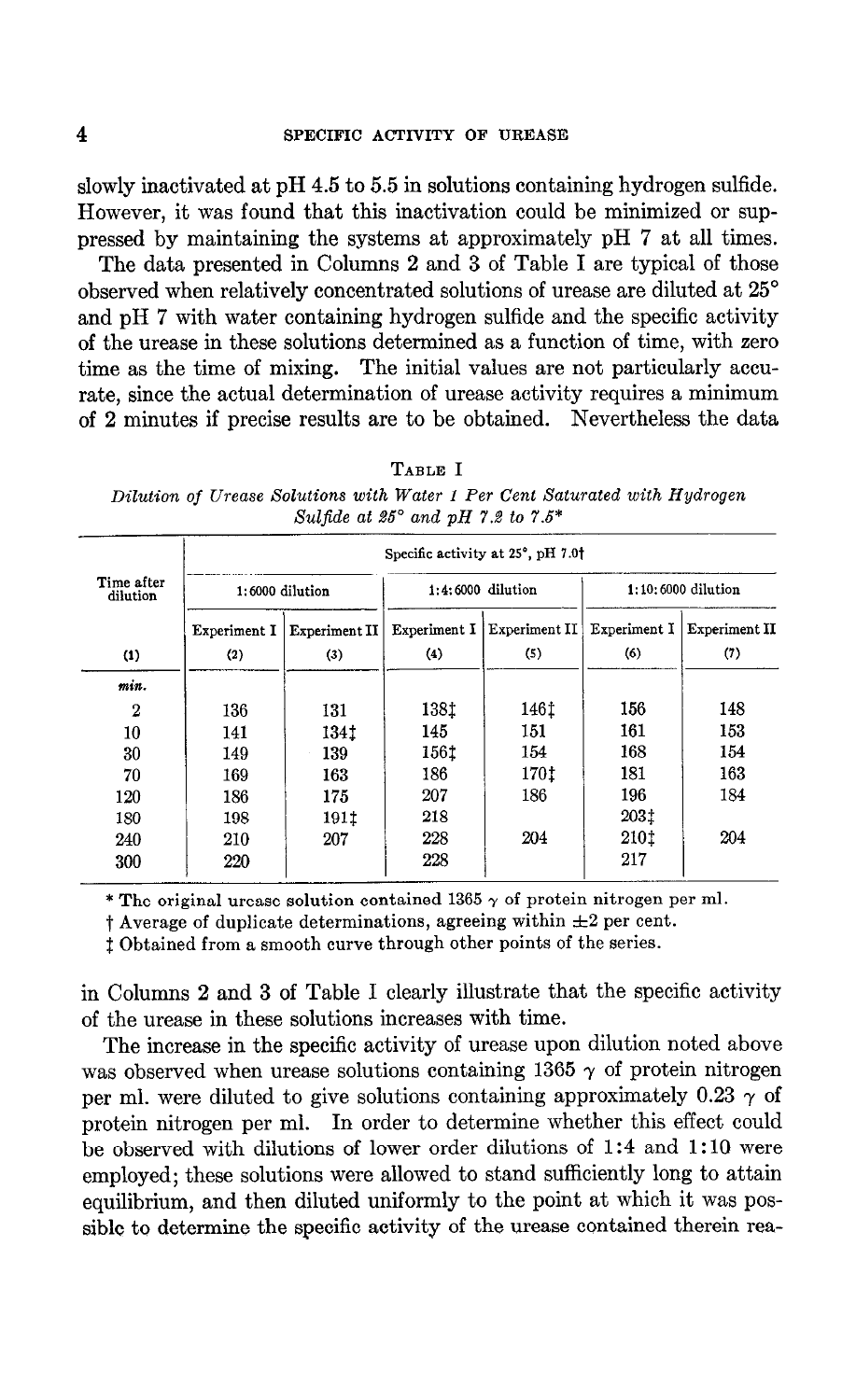sonably accurately. As before, the specific activity of the urease in the final solutions was determined as a function of time (Table I, Columns 4 to 7). It will be noted that in every case the specific activity increased with time and reached, within experimental error, the same maximum limiting value. Further, it is clear from these data that the initial 1:4 and 1: 10 dilutions were effective in diminishing the percentage change in specific activity observable upon the final 1: 6000 dilution, and one may conclude not only that dilutions of low order were attended by changes in specific activity, but also that at equilibrium and with relatively high concentrations of urease the specific activity of urease is a function of the enzyme concentration if the latter is taken as being equivalent to the amount of protein nitrogen present in solution.

TABLE II Dilution of Urease Solutions with Water 1 Per Cent Saturated with Hydrogen Sulfide at 15° and pH  $7.3*$ 

| Time after dilution | Specific activity at 15°, pH 7.0, after 1:4000 dilution |               |  |
|---------------------|---------------------------------------------------------|---------------|--|
|                     | Experiment I                                            | Experiment II |  |
| min.                |                                                         |               |  |
| 2                   | 88                                                      | 83            |  |
| 15                  | 88                                                      |               |  |
| 45                  | 86                                                      | 88            |  |
| 60                  | 91                                                      | 93            |  |

\* The original urease solution contained 1365  $\gamma$  of protein nitrogen per ml.

An attempt was made to estimate the magnitude of the temperature coefficient of the above reaction by measuring the change in the specific activity of urease brought about by a 1:4000 dilution of a relatively concentrated urease solution at  $15^{\circ}$  and  $25^{\circ}$  and at pH 7.3. Unfortunately the data obtained in these experiments (Table II) did not justify the calculation of a value for the temperature coefficient. However, they do provide evidence that the reaction is dependent on temperature.

The above observations on the behavior of urease in solutions containing hydrogen sulfide suggested the desirability of investigating the effects observable with another so called stabilizing agent. In Table III are presented data which were obtained in preliminary experiments in which cysteine was used instead of hydrogen sulfide. While these data are not as extensive as those available for hydrogen sulfide, it is clear that in both systems similar, but not necessarily identical, reactions are operative.

The Michaelis constant (1, 2, 7) of an enzyme is often taken as a char-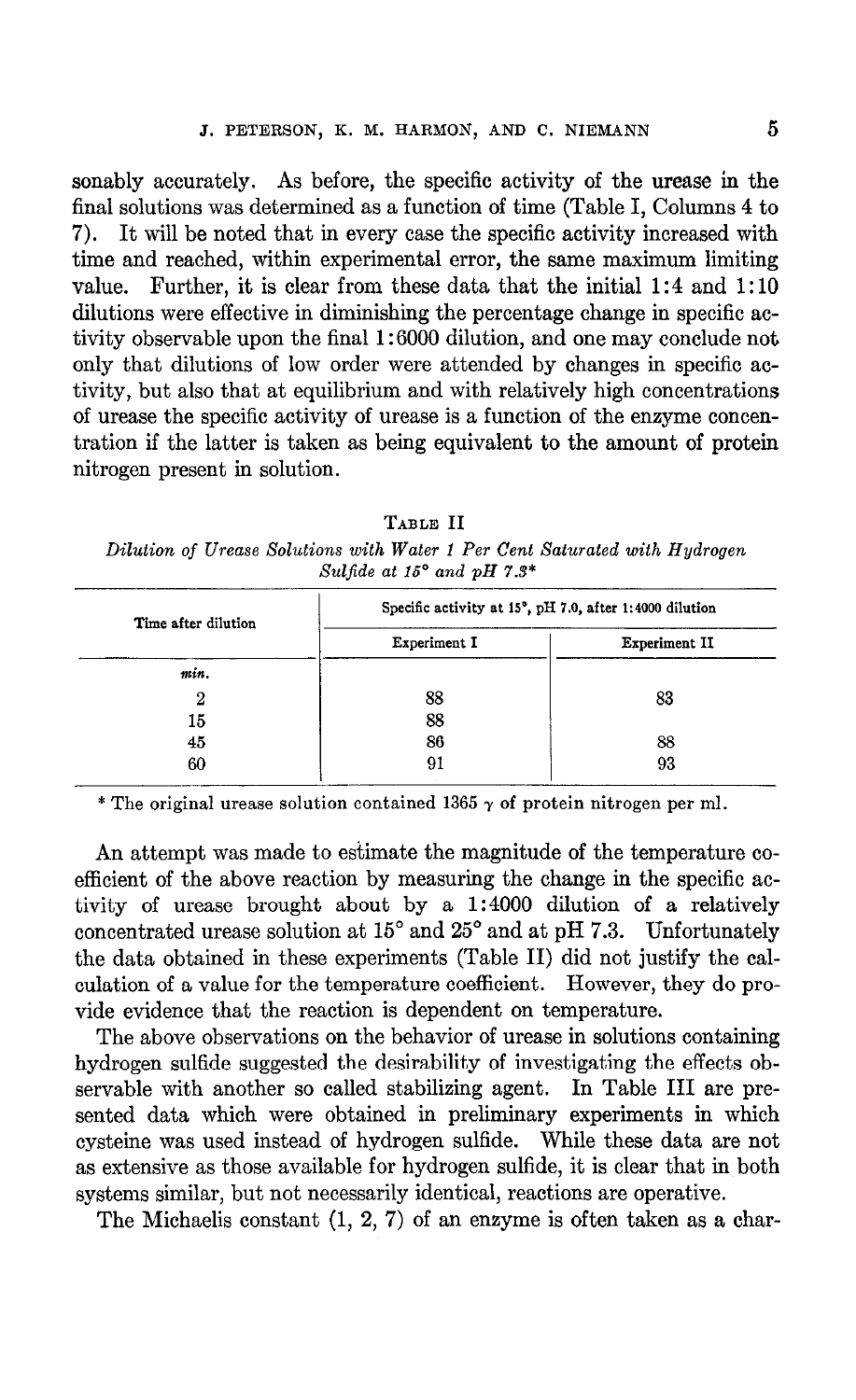## 6 SPECIFIC ACTIVITY OF UREASE

acteristic property of the enzyme, though it is recognized (7) that the constant may be dependent upon temperature and  $pH$ .<sup>3</sup> Using crude preparations, Van Slyke and Cullen (3) and Ambros and Munch (8) obtained data which give values of 0.011  $\mu$  urea at 20 $^{\circ}$  and pH 7 and 0.0082  $\mu$  urea at  $50^{\circ}$  and pH 7.6 for the Michaelis constant of urease. With urease solutions containing 0.065 to 0.095  $\gamma$  of protein nitrogen per ml., which had been prepared by dilution with water 1 per cent saturated with hydrogen sulfide and allowed to stand at  $25^{\circ}$  for 3 to 4 hours, values for the Michaelis constant of five different urease preparations, obtained from two different lots of jack bean meal, were found to be 0.0098, 0.0116, 0.0098, 0.0112, and 0.0103  $\mu$  urea at 25° and pH 7.0 respectively. The variation in the Mi-

| Specific activity at 25°, pH 7.0† |                   |                  |                     |                    |  |
|-----------------------------------|-------------------|------------------|---------------------|--------------------|--|
| Time after dilution               | 0.01 M cysteine   | 0.002 M cysteine |                     |                    |  |
|                                   | $1:5000$ dilution | 1:5000 dilution  | $1:4:5000$ dilution | 1:10:5000 dilution |  |
| min.                              |                   |                  |                     |                    |  |
| 2                                 | 119               | 137              | 123                 | 98                 |  |
| 10                                | 123               | 141              | 129                 | 103                |  |
| 30                                | 134               | 150              | 136                 | 109                |  |
| 70                                | 154               | 169              | 152                 | 121                |  |
| 120                               | 179               | 183              | 166                 | 130                |  |
| 180                               | 188               | 190              | 171                 | 132‡               |  |
| 240                               | 198               | 193              | 175                 | 132                |  |
| 360                               | 198               | 176              | 189                 | 150                |  |

TABLE III

Dilution of Urease Solutions with Solutions of Cysteine at 25° and pH 7.0\*

\* The original urease solution contained 1365  $\gamma$  of protein nitrogen per ml.

 $\dagger$  Average of duplicate determinations, agreeing within  $\pm 2$  per cent.

1 Obtained from a smooth curve through other points of the series.

chaelis constant noted above, *i.e.* 0.0107  $\pm$  0.0009, was somewhat greater than that observed, *i.e.* 0.0106  $\pm$  0.0003, when the constant of a given urease preparation was redetermined at intervals over a period of several months.

The fact that a substantial increase in the specific activity of urease is observed when a relatively concentrated solution of urease in water containing hydrogen sulfide or cysteine is diluted with the same solvent appears to preclude the possibility that the effect observed is simply an activation of urease by hydrogen sulfide or cysteine (9). An alternative explanation may be that the urease molecule dissociates into smaller units upon dilution and that this process is accompanied by an increase in the number of re-

3 Ionic strength and the nature of the buffer may also be important variables.